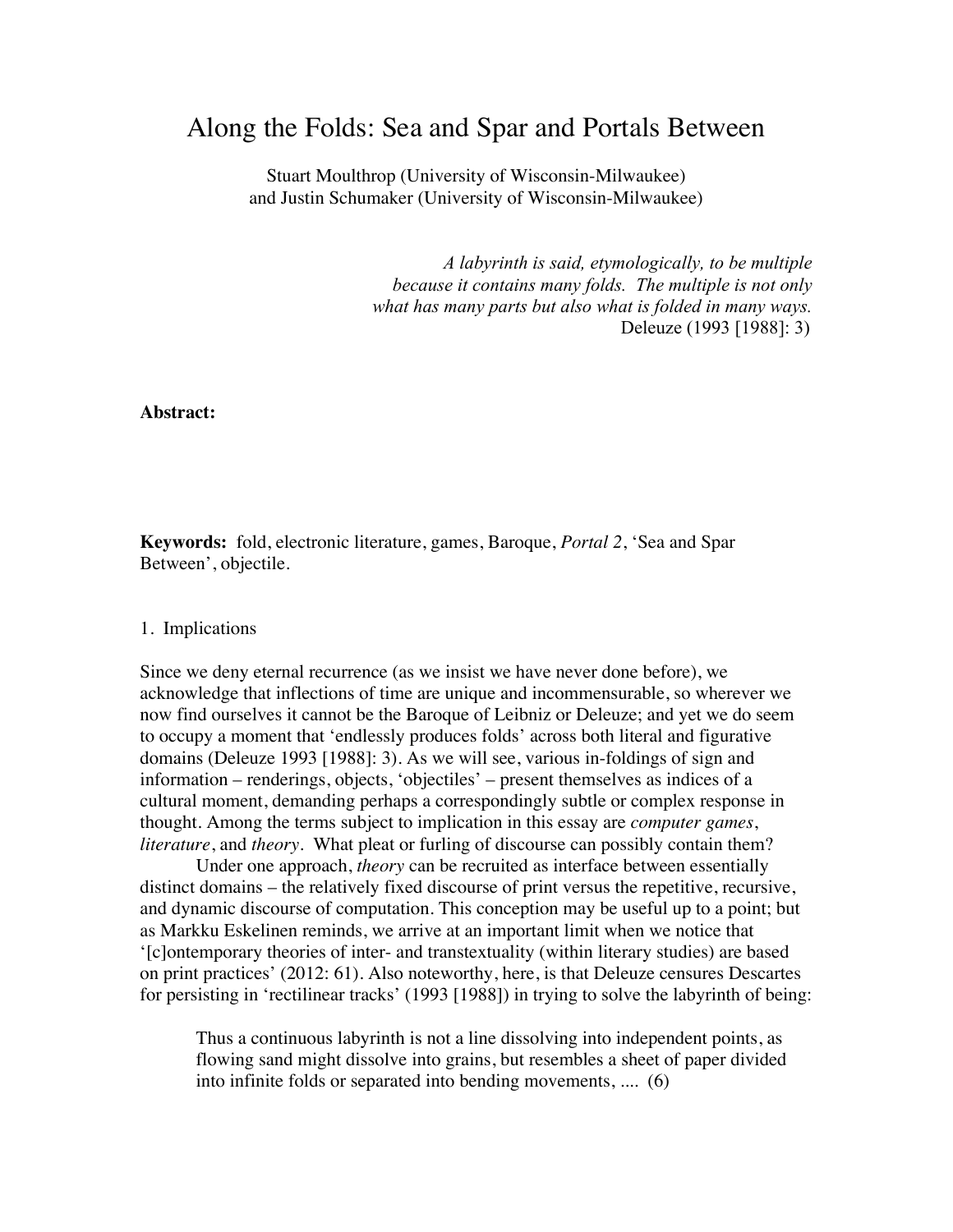We may want to exercise similar skepticism about our own recto-versitude, entailing perhaps a willingness (at least conceptually) to embrace infinite complexity in the unitary field of the page. Put most simply, *theory* may require careful handling when applied to less printable practices. Sheets of paper do not easily divide to infinity, but other media may be less constrained.

Theorists who acknowledge this problem introduce a second possibility, aiming at a more general poetics or semiotics that can account for many if not all forms of signifying practice. Building on the original insights of Espen Aarseth in *Cybertext*, Eskelinen takes up this program explicitly in *Cybertext Poetics*. In their own ways, Lev Manovich in *Language of New Media*, Ian Bogost in *Unit Operations*, and Noah Wardrip-Fruin in *Expressive Processing* work toward similar goals. However, while these unified-field theories make important contributions, they often betray a certain bias toward the discrete and coherent when it comes to interpretation of specific works. For instance, Bogost offers an intriguing treatment of an otherwise forgettable film (*The Terminal*), inspired by the tedium of transatlantic travel (15–19), but the attempt to understand cinema in terms of a 'unit operation' of 'unrequited waiting' requires at least an imaginative leap, if not a healthy travel budget. Detailed explorations tend to demonstrate, more than complicate, interpretive strategies – perfectly understandable in the context of works that seek to re-orient critical discussion, but nonetheless disturbing as theory reaches toward objects found outside its immediate index. Even with misgivings, we will not entirely disclaim this practice, since we are unable to go as far in our own area as Sandy Baldwin has recently done in electronic literature. He declares:

I confess not to care about this or that work of electronic literature. It is both a blindness and a cultivated response. I cannot become interested and I refuse to. I work hard at this indifference, seeking a general recognition of the literary as it takes place in digital writing, indifference to individual works and openness to the work of writing. (2015: 6)

Less radical in program, we retain a stubborn or retrograde investment in a pair of particular works, one a celebrated game and the other a more obscure exercise in textual generation. Given our less severe abstraction we will perhaps not see as far into the 'work of writing', but in our defence we are concerned less with *writing* than with emergent forms of sign play – a subject perhaps equally vast as 'writing', yet comparatively unexplored and so (we think) still in need of instance-based inquiries. If we are still tied to particular texts, they are at least cybertexts, works whose inherent multiplicity defies any neat, singular accounting. Indeed the cases we treat here may raise serious questions for any coherent theory of games and literary texts. Though we will propose a unifying logic to account for our oddly enfolded pair, the proposition is inevitably complex and requires, via David Myers's essential concept of 'anti-ness', a more dynamic understanding of identity and difference on which more will be said below.

'A fold is always folded within a fold, like a cavern in a cavern' (Deleuze 1993 [1988]: 6). In our seam or recess we enfold the video game *Portal 2* (2011) along with a work of computational poetry called 'Sea and Spar Between' (2010). One is a successful, mass-market entertainment with all the hallmarks of a Triple-A title: vividly realised game-world, impressive cinematics, and a signature play mechanic that is both kinetically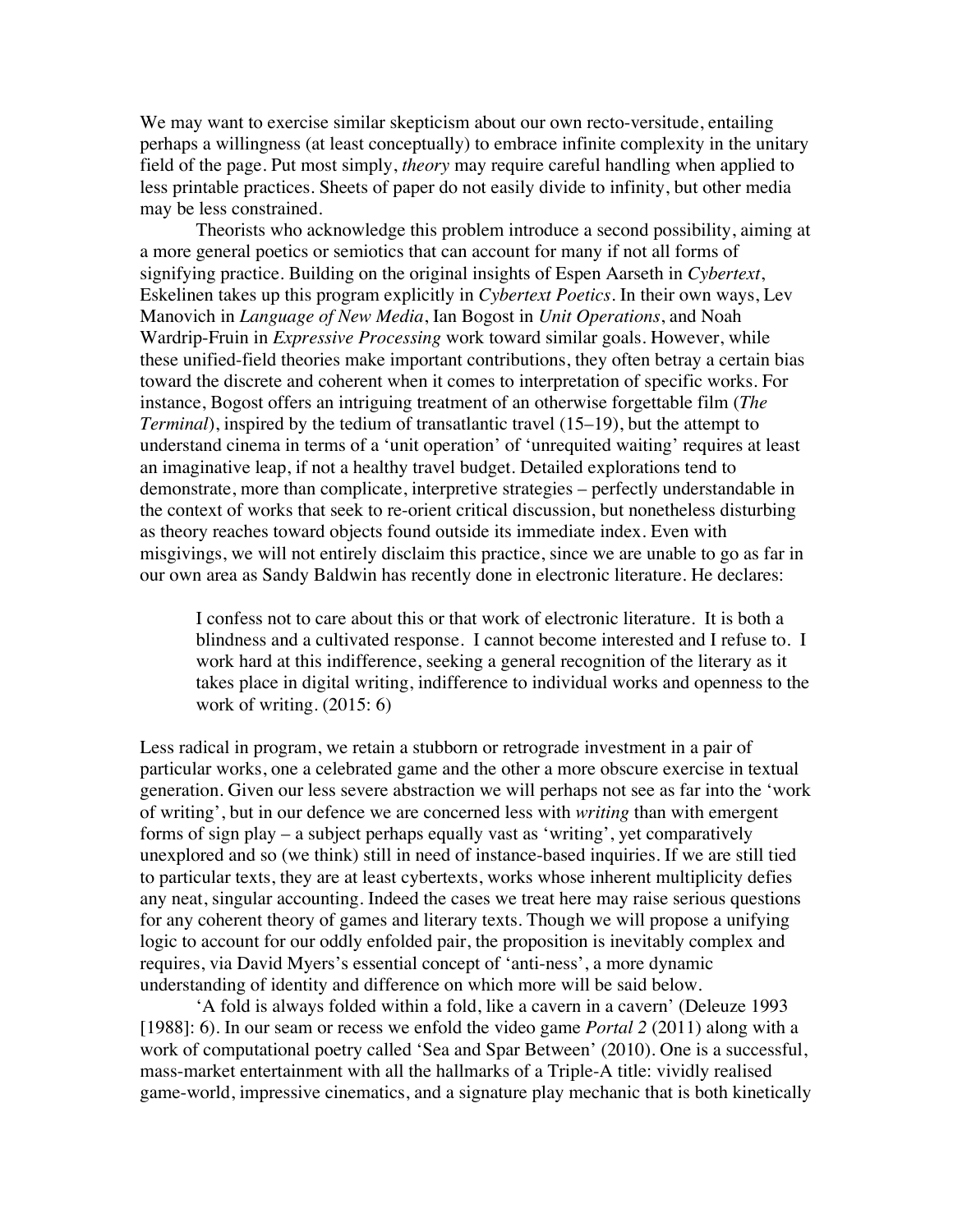engaging and cognitively challenging. The other is an experiment in generative text produced by a pair of academic writer-critics operating at least nominally within the literary canon of the United States. Its graphical dimensions are primarily typographic, and while spatiality is very important to the work, it presents us with a Cartesian plane of two dimensions, not the three-dimensional labyrinth of the video game. Where the game is quasi-cinematic entertainment, the poem-system belongs to the very different domain of conceptual, verbal art (possibly, indeed, as a kind of quasi- or neo-literature). As utterly distinct as they may seem, these works have at least two important axes of similarity.

# 2. First Axis: Folding

'Sea and Spar Between' and *Portal 2* are both instances of topological design. In Bogostian terms, they are works whose 'unit operations' consist of *folding*. In this respect they count as symptomatic of our moment of implication or involution.

In the game, the *portal effect* maps a distant region of the current game level to a sub-display within the main field of view, allowing players to move their avatar through the aperture in a way that violates Euclidean geometry. This transition effectively folds one region of visualised space (game-space) upon another. The game's invitation to 'think with portals' effectively invites the player to understand and exploit this higherdimensional spatiality. In this sense, the *Portal* series may represent a kind of Baroque turn in the computational aesthetic, at least in the (admittedly idiosyncratic) way that Deleuze refers to this cultural moment.

'Sea and Spar' operates verbally, syntactically, and typographically, but it too proceeds by folding. Its underlying program generates an exceptionally large number of four-line stanzas (more than 225 trillion) by exhaustively combining elements of two wordlists, one drawn from the poetry of Emily Dickinson, the other from Melville's *Moby-Dick*. In its order of magnitude (10<sup>14</sup>) the work hearkens back to Queneau's *Cent mille milliards de poémes*, published in 1961, notably a work in which the page is meant to be literally divided into strips or segments available for folding into a very large number (if not an infinity) of possible arrangements. Updated into the contemporary digital moment, 'Sea and Spar' puts algorithm in place of manipulation. Using a relatively compact set of compositional rules, the program combines each term in the lists with all possible co-elements, in effect folding one list on the other, or each word against all possible conjugates.

In terms of topology or information space, both game and poem-generator transform relatively simple structures (three dimensions for the game, two dimensions for the poem) into constructs extended into a higher number of dimensions. At this level their underlying similarity perhaps indicates nothing beyond a fundamental characteristic of computational texts: their dependency on systematic self-reference, or as Myers calls it, 'recursive contextualization' (2010: 23). Both examples evoke this idea thematically as well as structurally. The *Portal* games, original and sequel, engage the player repeatedly in arbitrary, sadistic challenges, so that they become in effect games about gameplay. The sequel emphasises this effect by adding a multi-player mode whose vestigial narrative is dedicated to an absurd fantasy of robotised user research. Likewise, 'Sea and Spar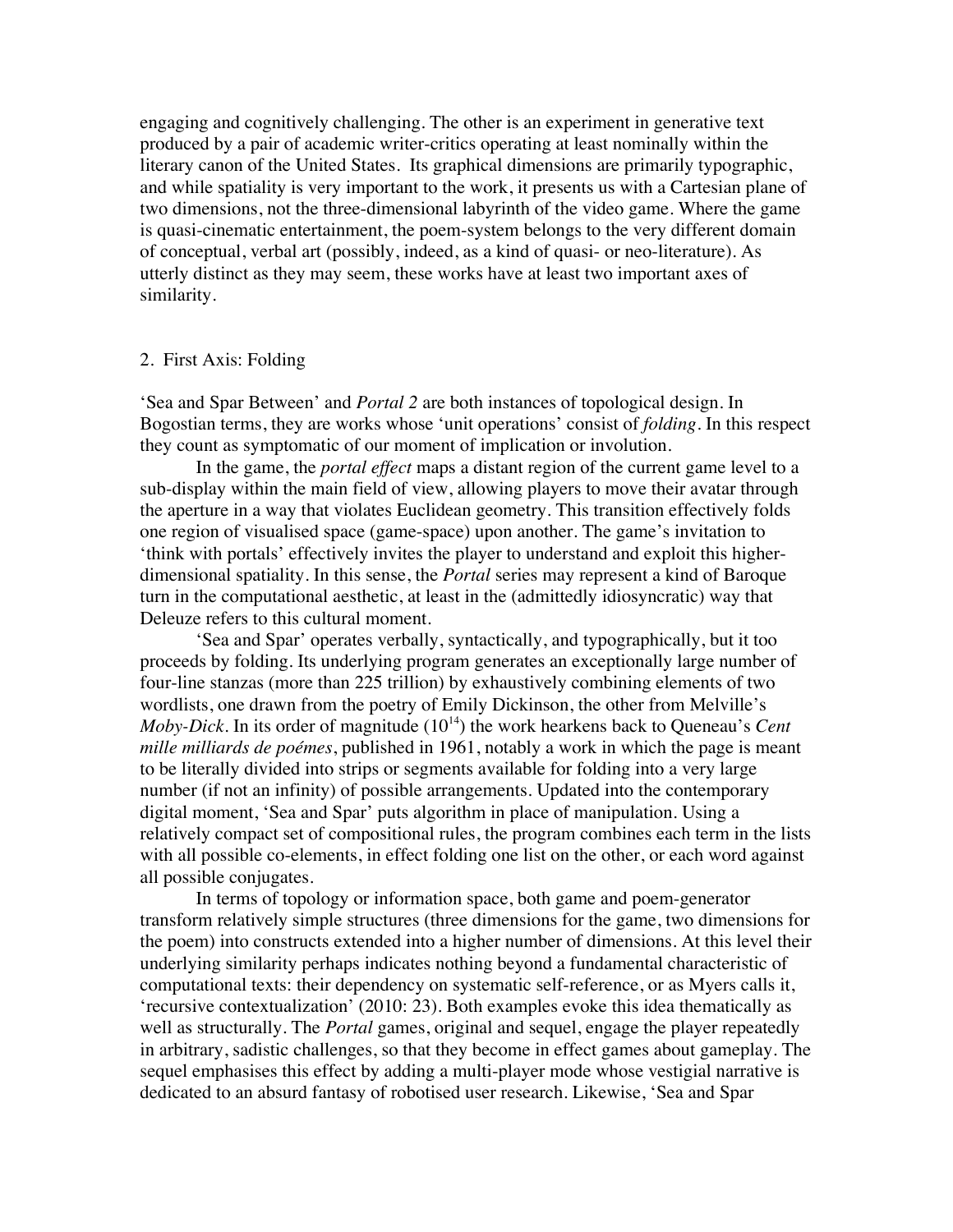Between' data-mines the vocabularies of canonical writers with a combinatory method that foregrounds basic verbal structures. In the most general sense it is a *language poem* – a poem about the foundations of poetry in language – though its authors also claim it constitutes a 'reading' of Melville and Dickinson.

This underlying recursiveness indicates a larger cultural logic. Both participants in our oddly arranged union might also be seen as instances of what Deleuze calls 'the *objectile*':

[T]his is a very modern conception of the technological object: it refers neither to the beginnings of the industrial era nor to the idea of the standard that still upheld a semblance of essence and imposed a law of constancy ('the object produced by and for the masses'), but to our current state of things, where fluctuation of the norm replaces the permanence of a law; where the object assumes a place in a continuum by variation; where industrial automation or serial machineries replace stamped forms. The new status of the object no longer refers its condition to a spatial mold – in other words, to a relation of form-matter – but to a temporal modulation that implies as much the beginnings of a continuous variation of matter as a continuous development of form. …The object here is manneristic, not essentializing: it becomes an event. (1993 [1988]: 19)

So far our forced enfolding may seem to yield certain resonances and intimations of unity, but so much may already have been apparent in our recognition of both game and generator as instances of cybertext. Works of this kind always proceed by self-reference in their generation of output from the formalised interplay of logic or algorithm. They are indeed 'events' or unfoldings in runtime. Cybertext theory begins with this point and has done much to elaborate upon it. In further pursuit of that elaboration we examine these objectile functions more closely.

## *3. Second Axis of Similarity: Overload, or the Sublime*

While both game and generator depend on folding mechanisms, in each example those mechanisms reach or manifest important, inevitable limits. Recursion is a fraught procedure. In the game, portals come in two polarities (blue and red / orange, which may signify ingress and egress, departure and return, or some other opposition of movement). Only one instance of each polarity may exist at a given time. Firing a new portal of one colour instantly closes its predecessor. In this respect we reach the limit of our intimated Baroque revival, since these foldings of game space cannot proceed to infinity. The Leibnizian soul may be full of folds, but video games appear stubbornly secular or soulless. No matter how much of an 'objectile' it may seem, the game is nonetheless composed of software objects, which are constructs with real systemic limitations.

Without these limits the game world would swiftly turn spongiform, riddled with persistent voids. Maintaining such a structure would bring cognitive stress to the player, who would need to make visual sense of an increasingly complicated environment. It would also overload the computational platform, which would have to maintain local and distal coordinates for a large number of portals – technically conceivable – and render the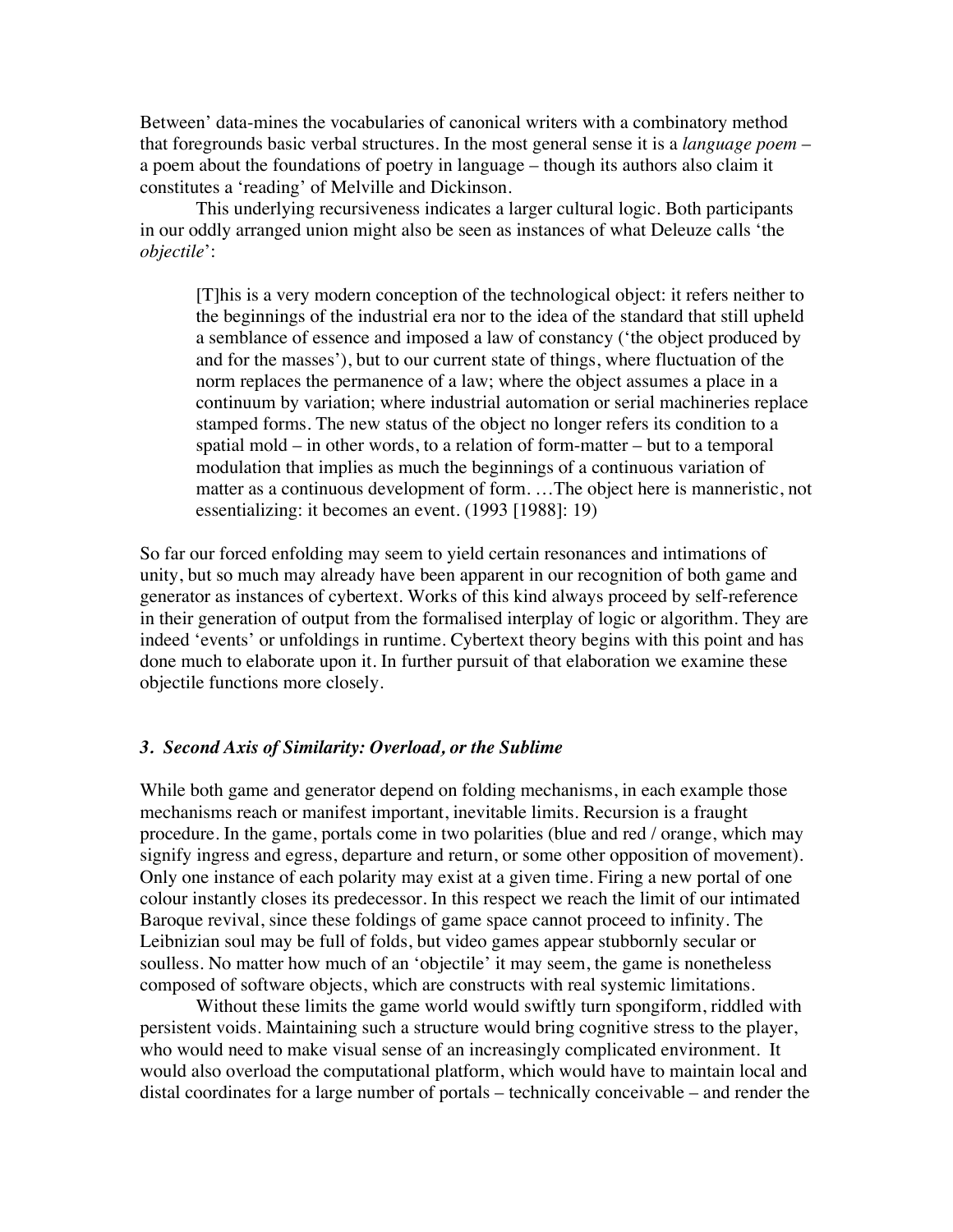view through each portal on the fly – doing which would probably exceed the capacity of current systems quite quickly. Both the human and computational problem would be hugely exacerbated if two portals should overlap in a single plane, another eventuality ruled out by the game code. Veterans of recreational computing may remember an old system called HyperCard, in which it was possible to generate an error message that read: 'Too much recursion.' The stricture still holds, even if it less often enforced these days.

Though the dimensions of the problem are different in the poem-generator, it too places limits on its combinatorial folding. The Cartesian grid of stanzas implied by the generative program contains something on the order of 225 trillion elements. This is certainly too much information for any human reader to process. The fourteenth power of ten is in every sense *extremely large*. Allowing a 15-second scan, a complete reading would take more than 200 million years. The stanzas also comprise too much information for any readily available computing device to process. At .01 milliseconds per operation, generating all possible stanzas would take about 700 years. Accordingly 'Sea and Spar' only ever offers a minuscule subset of total possible output, a limited array of stanzas assembled on the fly for momentary display in a browser window. The text as a whole is not just unseen, but in practical terms un-seeable – embodying that unreadable domain of electronic writing that motivates Baldwin's renunciation of particulars. Even in less extreme cases than 'Sea and Spar Between', electronic writing seems to overload the receiver. The contents of 'Sea and Spar' can be specified algorithmically, but in an ordinary human sense they cannot be definitively produced – in Baldwin's terms, we 'cannot take it,' nor take it all in (2015: 18).

Now we come to what may be a larger truth about cybertexts, or at least those that push cybertextuality toward its limits: they tend to produce a mathematical, or in these two cases, a *topological* sublime – a level of possibility and complexity that overloads traditional cognitive structures, such as quasi-cinematic narrative (in the game) or lyric (in the poem). Through their engagement with computational self-reference, these works imply higher-dimensional relations that can never be fully understood by beings who inhabit our customary world, locked into three dimensions and unable to count to a trillion.

As if to underscore this point, each of these perhaps characteristic early- $21<sup>st</sup>$ century works countersigns its topological excursion with reference to an older register of the sublime – two crucial images of natural immensity. As the title 'Sea and Spar Between' announces, the blue-green design of the Web page, reinforced by the twitchy sensitivity of its event handlers, is meant to suggest a flickering, oceanic surface and the teeming presence of life beneath it. In introductory notes, the authors directly associate their hyper-numerous stanzas with 'the number of fish in the sea' (Montfort and Strickland). As Deleuze renders Leibniz on this biospheric expanse: 'Not everything is fish, but fish are teeming everywhere' (1993 [1988]: 9).

In *Portal 2* the image of immensity is not the sea but its gravitational partner, the Moon. The game is deeply moon-mad, tracing the origins of the portal effect to lunar dust brought back by the Apollo missions – a substance whose ingestion drives its discoverer insane. Two images of the moon (the second strikingly enlarged) are among the first things we see in the introductory level of the game, and most crucially, the moon becomes the final target of the portal gun in the final moments of scripted play. At the climax of the game, the player must break the demented Wheatley's control of Aperture's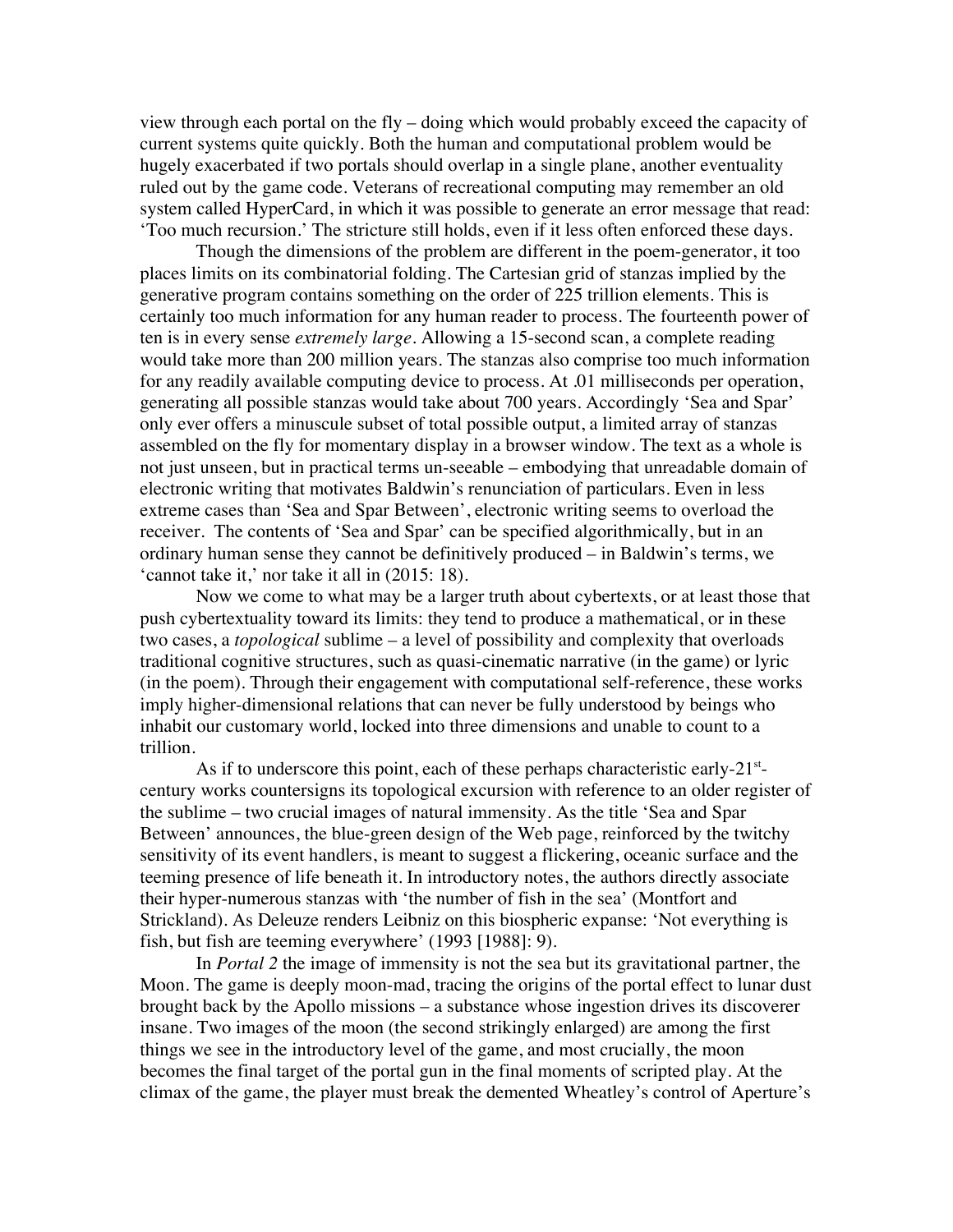reactor system to prevent (yet another) cataclysm. The solution, as always, lies in savvy portal-shooting; but this time the target must be the visible disk of the moon. Since we know lunar-dust paint makes any surface receptive to a portal, the implication is logical, but the action is nonetheless mind-boggling. It creates a non-Euclidean fold of literally astronomical proportions, stretching a quarter of a million miles from a cavern in the earth to the lunar surface – in Deleuzian terms, this is the mother of all caverns. This feat represents the greatest use of the portal gun, and possibly (in terms of the main *Portal* saga, at least) the last.

The full testimony of these natural countersigns would need more exploration than is possible here. We might observe for the moment that cybertexts seem to bring us back to nature in terms that do not conform to any so-called American century – neither the dazzling sea-surface of the nineteenth nor the lunar plains of the twentieth. Images of nature emerging from cybertexts seem at once more regular and systematic, and at the same time more utterly beyond human comprehension; which may again point back to the bases of cybernetic art.

## 4. Sublime and Anti-Sublime

Seen one way, our two examples might reflect not a neo-Baroque but polarisation around an irrupting sublime. Jon McCormack and Alan Dorin describe a computational sublime that operates in familiar, Kantian terms, simultaneously producing aesthetic pleasure and the terror of the incomprehensible (2001). The exhaustive overproduction of 'Sea and Spar Between' would seem to fit this scenario directly. The more discrete, self-cancelling circuitries of *Portal 2* appear more in line with the position taken by Manovich in 'The Anti-Sublime Ideal in Data Art', where he argues that such art must refuse the old sublime, translating mathematical or computational vastness into more humane forms:

For me, the real challenge of data art is *not* about how to map some abstract and impersonal data into something meaningful and beautiful – economists, graphic designers, and scientists are already doing this quite well. The more interesting and at the end maybe more important challenge is how to represent the personal subjective experience of a person living in a data society. (2002:11)

This apparent distinction would enlist our two examples – and by possible extension, games and cybertexts generally – as inverse terms in a zero-sum equation. 'Sea and Spar Between' unleashes a topological sublimity of which *Portal 2* permits only localised glimpses. The game takes us to the moon but also returns us, as President Kennedy specified, safely to the earth. The algorithmic poem envisions an ocean of language, and though it can realise this vision only in localised instances, its inherent vastness provides an immanent condition for reading. More often than not (perhaps always) the reader of 'Sea and Spar Between' finds herself lost at sea.

Yet this crudely dualistic interpretation of computational game and poem does not stand up well to scrutiny. The two examples differ, to be sure, yet they are not truly opposites but something much more interesting. The attempt to read *Portal 2* as platform for a retro-humanist anti-sublime runs into serious difficulties when we factor in a crucial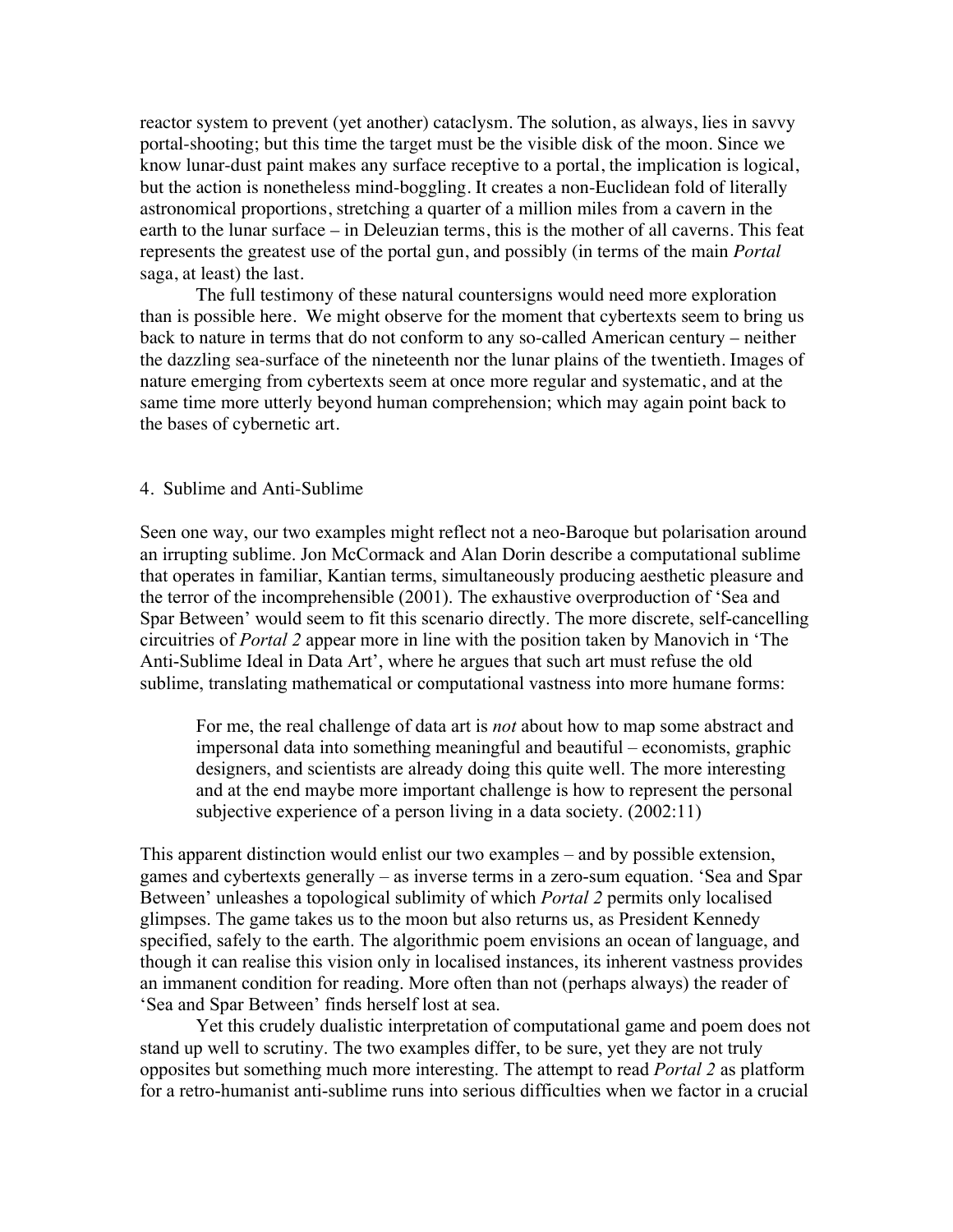detail of the game's denouement. The central narratives of both games in this series pit the player, represented by an in-game character called Chell, against a homicidal artificial intelligence (GLaDOS, for 'Genetric Lifeform and Disk Operating System'), who sets Chell an increasingly difficult series of logical and kinetic problems in which failure generally leads to death. In the course of the second game we learn that GLaDOS is not quite the monster we know from the earlier game. For a large part of the main plot sequence GLaDOS becomes our ally, fighting against a usurping machine intelligence. In the process we learn that GLaDOS was constructed from a human template who was most likely Chell's long-lost mother. The consequences of this discovery are complicated and deeply ambiguous: at one point GLaDOS embraces her human stain, but only long enough to purge it conclusively from memory. She re-makes herself (at least ostensibly) as pure mechanism, but also reaches a truce with her rebellious daughter. If we and Chell survive the challenges of the second game we are ultimately set free from the diabolical laboratory. GLaDOS declares that her purposes are better served by a pair of robots, Atlas and P-body.

In other words, the insane corporate construct we repeatedly save from suicide no longer has even sadistic use for human beings. This development resonates with the game's historical context both in little and large – with the acute threats of the 2008–2009 economic crisis, as well as the ongoing loss of economic security to advancing automation. The game may spare us from the dire mathematics of an unconstrained topological sublime, but it does so with a final, vicious twist. The documentary backdrop to the game's sign-off anthem is literally a 'Notice of Termination'. At the end of scripted play, we find ourselves fired, automated into redundancy, literally consigned to a postindustrial, post-human wilderness.

This theme of substitution or replacement is far from incidental, since it indicates that the *anti-sublime* of *Portal 2* may have less to do with Manovich's concept of rehumanisation than with Myers's attempt to locate the aesthetic of computer games in a fundamental 'anti-ness.' *Anti-*, for Myers, indicates not negation or denial but a perverse and deeply playful substitution, as when a child designates a broomstick a horse. The stick is a horse, for purposes of play, but at the same time the player understands it is not an animal but a length of wood – not a horse but 'an anti-horse' (Myers 2010: 32). This observation will of course recall the logic of supplement familiar from deconstruction, but arguably the development of this concept with respect to games carries a unique signature.

All games engage in anti-ness, Myers argues, because play always carries an implicit, meta-communicative message: *we're only playing; this is just a game; everything that is, also is not*. Play itself exists as self-referential substitution for work, fate, obligation, struggle, or other kinds of non-ludic experience. Play is set apart from those aspects of existence by conventions like the magic circle, but the separation is always liminal, never discrete. Play and non-play displace one another within hazy limits, but do not foreclose upon each other's existence, at least so long as sanity prevails.

Taking up Myers's logic of substitution and displacement, we might assign to *Portal 2* and 'Sea and Spar Between' a more complex relationship than simple polarity. The game and the poem-machine manifest different responses to the topological sublime, but there is no question of perfective cancellation. Their combination does not have a zero sum; their disparity cannot be resolved by a singular re-folding. The logic here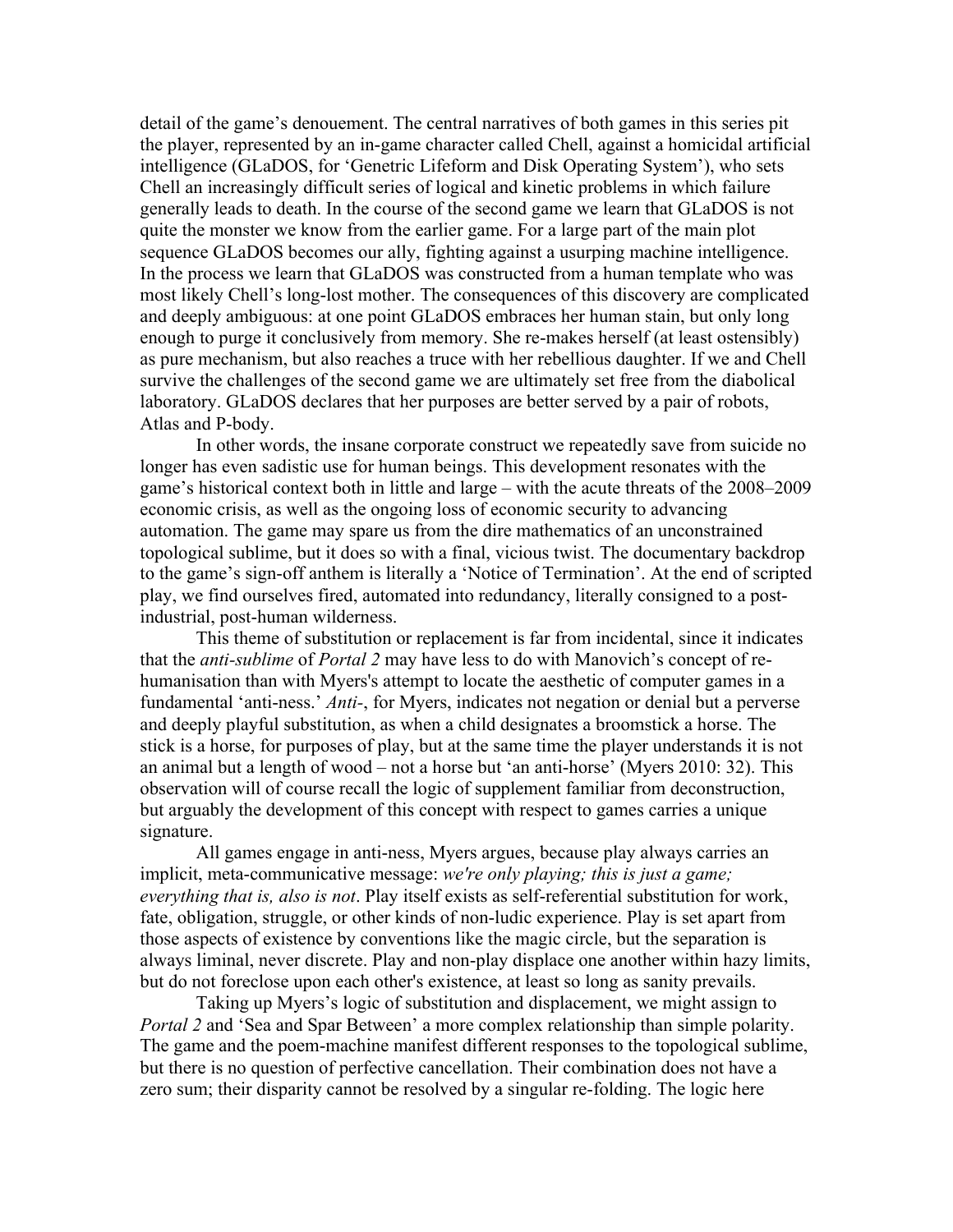seems closer to the superimposed opposition, or supplement, described by Myers. Or to recur to our Deleuzian framework, we might remember that the concept of the fold implies a (literally) complicated relation of identity. If our understanding of cybertext embraces both the cinematic game and the combinatoric poem, we can exclude neither but must bring both together in resonance. The exhaustive foldings of 'Sea and Spar Between' invoke the uncountable magnitudes of algorithmic possibility-space. The more conservative game, which ventures briefly into (simulated) astrophysical space, turns away from incipient immensity in favour of coherent tasks and puzzles. It returns to its cave, in Deleuze's terms the primary site of folding, offering us not a worker's but a robot's paradise of autotelic enterprise. As the Aperture motto proclaims, 'We do what we must because we can.' Such is the virtue of cave dwelling. (Not for nothing is the founder of Aperture Laboratories named CAVE JOHNSON, a name that folds together primary involution with the political patron of Moon-madness, Lyndon Baines Johnson.)

Yet this happy short circuit of duty and desire cannot be fully insulated from the old logic of the sublime, or its new topological, 'objectile' idiom. We may be able to open only two portals at once, but the laborious labyrinth implied by this procedure is, in the final analysis, every bit as insanely great as Montfort and Strickland's sea of words. With her indestructible robots, GlaDOS will go on testing until the sun burns out – or until Valve releases a third instalment in the series, which seems less likely.

Myers observes that '[t]hough much of art and art forms – particularly literary forms – possess some portion of the recursive and self-reflexive characteristics of digital media, the latter possess those characteristics most obviously, most strongly, and most pointedly during computer game play' (2010: 35). This assertion certainly holds within its immediate context, though that context may be crucially limited. It may be important, in thinking about computational art, not to restrict the view to games, but also to include such cybertextual cousins as electronic literature, no matter how hard it may be to confine their multiplicities within a single field of view. In the case of 'Sea and Spar Between' and *Portal 2*, bringing both game and poem into the theoretical project reveals how the anti-ness of cybertexts can illuminate larger themes of a deeply playful culture.

#### References

- Aarseth, Espen (1997), *Cybertext: Perspectives on Ergodic Literature*, Baltimore: Johns Hopkins University Press.
- Baldwin, Sandy (2015), *The Internet Unconscious: On the Subject of Electronic Literature*. London: Bloomsbury.
- Bogost, Ian (2008), *Unit Operations: An Approach to Videogame Criticism*, Boston: MIT Press.
- Deleuze, Gilles (1993 [1988]), *The Fold: Leibniz and the Baroque*, trans. Tom Conley, Minneapolis: University of Minnesota Press.